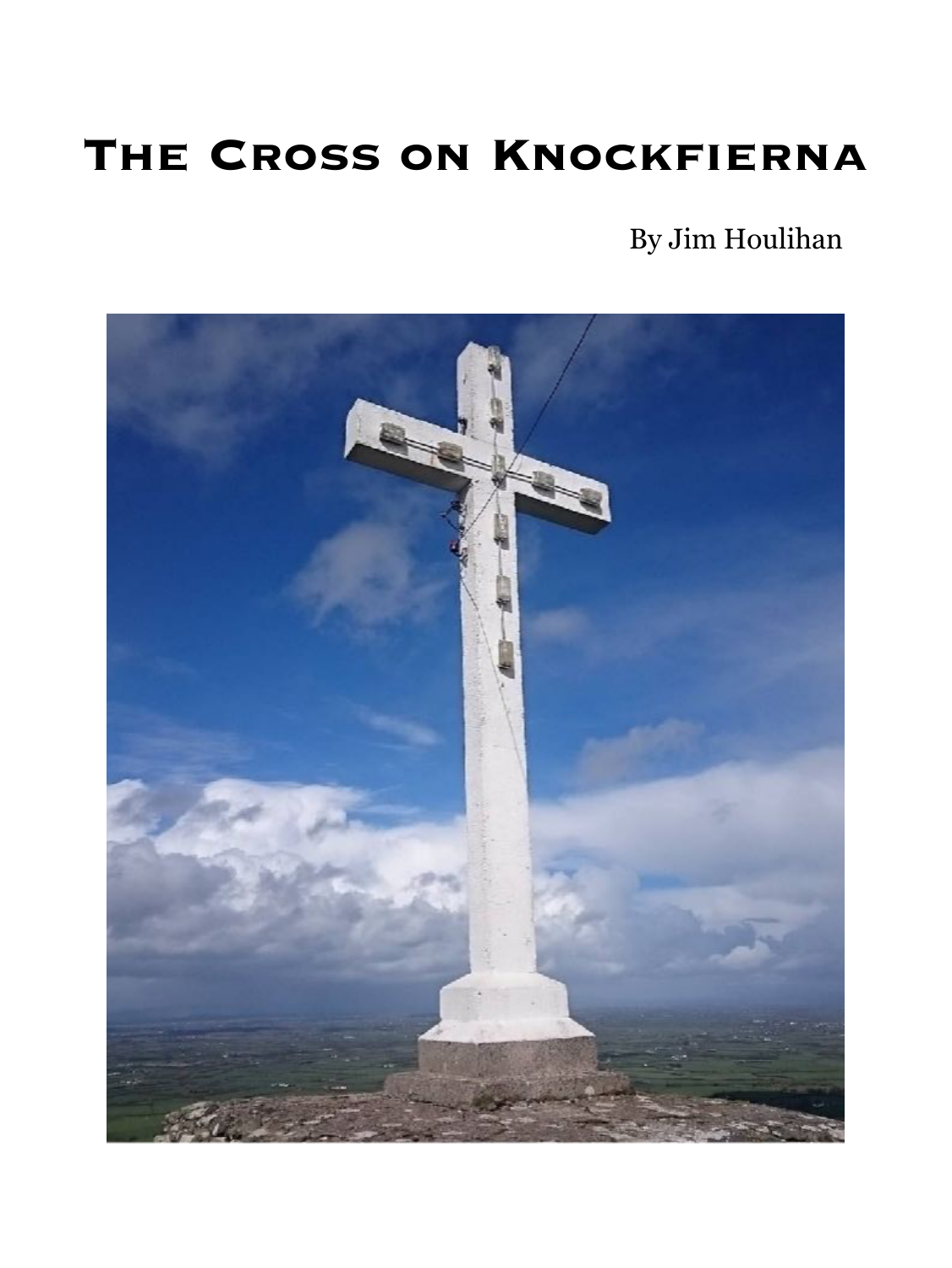## **The cross at the summit of Knockfierna was constructed to commemorate The Holy Year, 1950.**

*All people mentioned have passed to their eternal reward. May they rest in peace.* 

## **The following is an account from memory of a number of people who were there at the time.**

The late D J Madden Auctioneer and Dail Deputy for West Limerick first mooted the idea during a visit to Granagh in the Autumn of 1950.

A deeply religious man, he told of how the many times when on the road from Rathkeale to Ballingarry, he wished he could build a Holy Year Cross on the highest point of the hill. His audience were impressed by the idea and they immediately decided to set wheels in motion towards realising it.

Paddy Power, The Glen, was nominated to talk to friends in Ballingarry. His first call was to Thomas-Stuart Trainor.

Tom's enthusiasm was instantaneous and for a man who relished a challenge it was a must. Both men were aware that to complete such a project the full commitment from both parts of the parish was needed.

Word was passed round and a meeting was held at Trainor's Hotel, Ballingarry. An estimate of materials required was made and the mode of conveying them to the hill top was discussed. At the conclusion of the meeting a committee was formed to progress the project.

The committee met on a Sunday at where the road from Ballyelan intersects with the road from Chawke's Cross towards the Tinkers Cross. It's purpose was to select the best possible route for transporting materials to the hill top.

Among those present were Tom S. Trainor, Paddy Power, Ml. O'Grady, Gurteen, Jack Fitzgibbon, The Glen, Jack Curtin and Dan Sheahan. Ballyvologue.

Meanwhile, Der. Liston, Ballyneale had made a sleigh. It was semi- circular, made of steel with attachments for a set of quins. A wheel barrow, minus the wheel, was laid into it. Dee Fitzgerald, Kilmacow, whose horses were familiar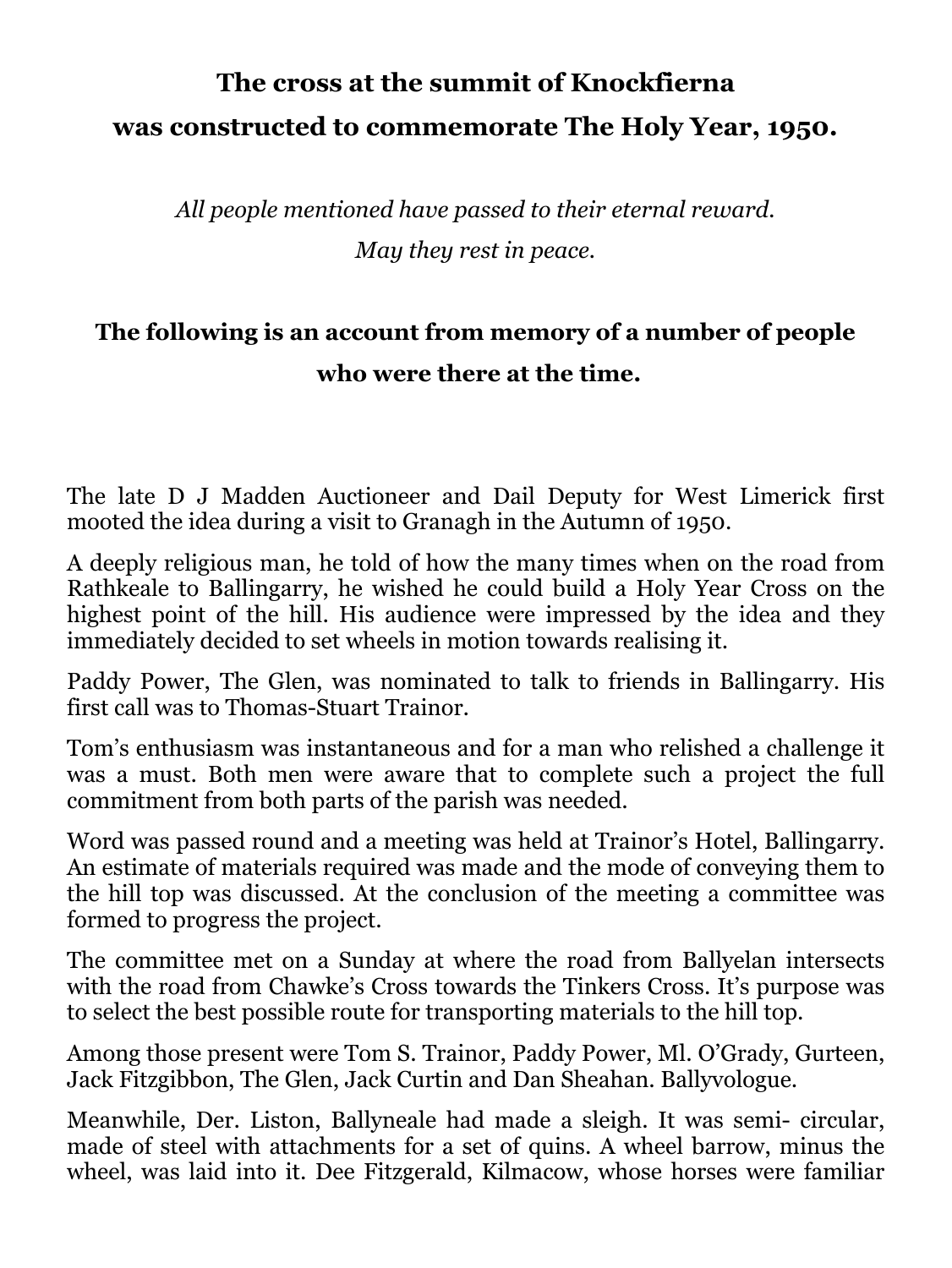with the hill would have transported sand, gravel cement steel for reinforcing, timber and scaffolding on Der. Liston's sleigh. His principal assistants were Jim Houlihan and Pat Joe Clifford, also of Kilmacow.

Two cwt could be carried each round. Ned Sheehy Ballinleena and Peter Stapleton, Knockfierna drove tractors and trailers up the slopes as far as it was safe to do in slippery winter conditions. Of course tractors were not available every day nor, were they required. Paddy Power carried water for mixing the cement on a pony and cart to the Black Hill. From there it was taken on a sleigh by Michael (Ogie) Cronin, using his own white pony which he called "larry".

Much preparatory work had to be done before construction got underway. Scrub had to be cleared allowing a passage for the horses and their cargo. Local man, Jack Lynch, was given the task of preparing a place for the foundation. Jack was used to sinking and lining wells so, he was the ideal man to sink down the required eight feet.

In order to ensure the cross was at the highest possible point, the site chosen was on the Cairn. The Cairn had been the subject of much speculation over many years. How did it get there and what was underneath? Some people did not rule out the possibility of finding gold. One individual from Ballingarry believing in the prospect, kept almost constant watch for sight of the precious metal while the foundation was being prepared.

Being the period after Halloween, there was no scarcity of rings from Barm Bracks. A joker dropped one in the path of our treasure seeker. At first he was ecstatic at his "valuable" find. His joy was short lived.

Jack Curtin was appointed honorary foreman on site. He supervised the mixing of the concrete, by shovels. Jack ensured that the shovels in use were of equal size and the amounts thereon did not vary. He counted every shovel full and then added in the correct admixture of cement and water.

Danny O'Grady, Jack Daffy, Tom Trainor and Jerh. Morrissey combined to make the timber casing for the mass concrete. One side was left open to facilitate filling. Pre-made panels were slotted in as filling moved up. It would be impossible to count the number of man hours that went into it. Most of the work was done during November 1950. Every house was asked to give some help and almost every house did.

In addition to names already mentioned regulars on site were

the Ahern's, Chawkes, Treacy's, O'Donovan's, Walsh's, Noonan's, Joe Bridgeman Jim Cussen, Kilmacow, Ned McGrath, Ballycahane, Croom, John Reidy, Tom O'Gorman, the Fennel's Ballingarry and others helped out.

Local ladies played their part in bringing hot tea to the hungry workforce. We well remember Chriss Chawke, Jo. Curtin and Nan Power, (Nan O'Keeffe, Clonregan, Ballingarry.)